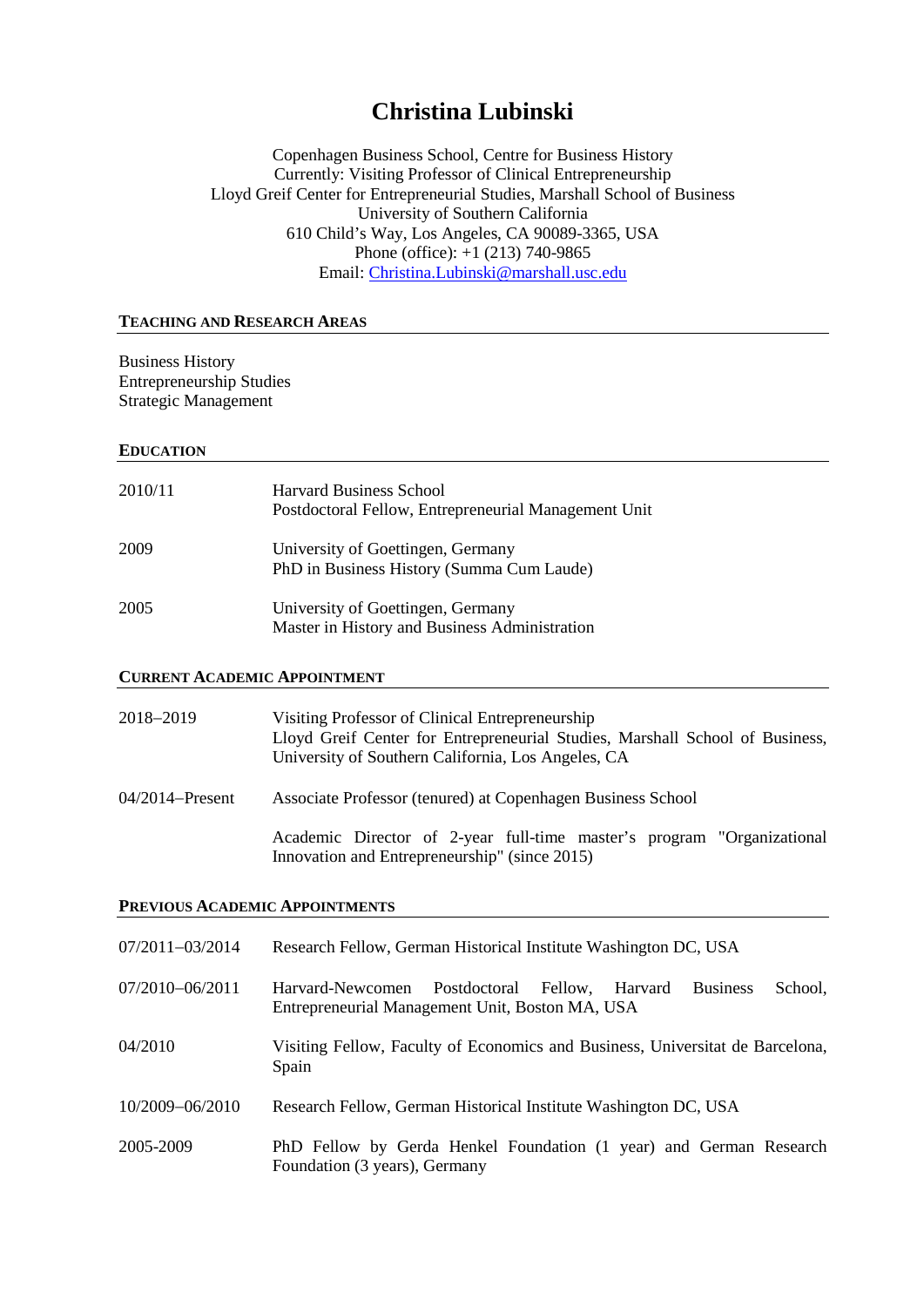| 2016 | DSEB (Danish Society for Education and Business) Education Prize 2016 for<br>redesigning the Copenhagen Business School master "Organizational Innovation"<br>and Entrepreneurship"                                              |
|------|----------------------------------------------------------------------------------------------------------------------------------------------------------------------------------------------------------------------------------|
| 2015 | Henrietta Larson Article Award for the best article in <i>Business History Review</i> in<br>2015 for "Global Trade and Indian Politics"                                                                                          |
| 2015 | International Business' Best Teacher Award of the academic year 2015/2016,<br><b>Copenhagen Business School</b>                                                                                                                  |
| 2014 | European Business History Association Best Paper Prize for "Making India or<br>Made in India? Nationalistic Consumption and European Business in Pre-<br>Independence India," Annual Meeting 2014, Utrecht, Netherlands          |
| 2013 | Oxford Journals Article Prize for the best article in <i>Enterprise</i> & <i>Society</i> for<br>"Managing Political Risk in Global Business" (with Geoffrey Jones)                                                               |
| 2010 | Prize for Business History by the German Society for Business History for the<br>best research monograph in 2010 for "Family Business in Germany: Corporate<br>Governance and Shareholder Relations since the 1960s" (Beck 2010) |

#### **PUBLICATIONS**

#### **Books (authored and edited)**

- Da Silva Lopes, T., C. Lubinski and H. Tworek, eds. (forthcoming 2018). *Routledge Companion to the Makers of Global Business.* New York, Routledge.
- Lubinski, C., J. R. Fear and P. Ferná ndez Pé rez, eds. (2013). *Family Multinationals: Entrepreneurship, Governance, and Pathways to Internationalization.* New York, Routledge*.*
- Berghoff, H., U. Jensen, C. Lubinski and B. Weisbrod, eds. (2013). *History by Generations: Generational Dynamics in Modern History.* Göttingen, Wallstein Verlag.
- Lubinski, C. (2010). *Family Business in Germany: Corporate Governance and Shareholder Relations since the 1960s* [Familienunternehmen in Westdeutschland: Corporate Governance und Gesellschafterkultur seit den 1960er Jahren]. München, C.H.Beck.
	- o *Winner of the Prize for Business History 2010 by the German Society for Business History*

#### **Manuscripts and Work in Progress**

- McLaren P., JC. Spender, S. Cummings, E. O'Connor, T. Bridgman, G. Durepos and C. Lubinski, eds. (scheduled for 2021) *Academy of Management Learning and Education* Special Issue "New Histories of Business Schools and How They May Inspire New Futures."
- Lubinski, C. and R. D. Wadhwani (forthcoming 2018) "International Entrepreneurship and Business History: Exploring the Intersections." In *Routledge Companion to the Makers of Global Business*, edited by Teresa Da Silva Lopes, Christina Lubinski and Heidi J. S. Tworek. New York: Routledge.
- Lubinski, C. and R. D. Wadhwani (working paper). "Geopolitical Jockeying: Economic Nationalism and Multinational Strategy in Historical Perspective."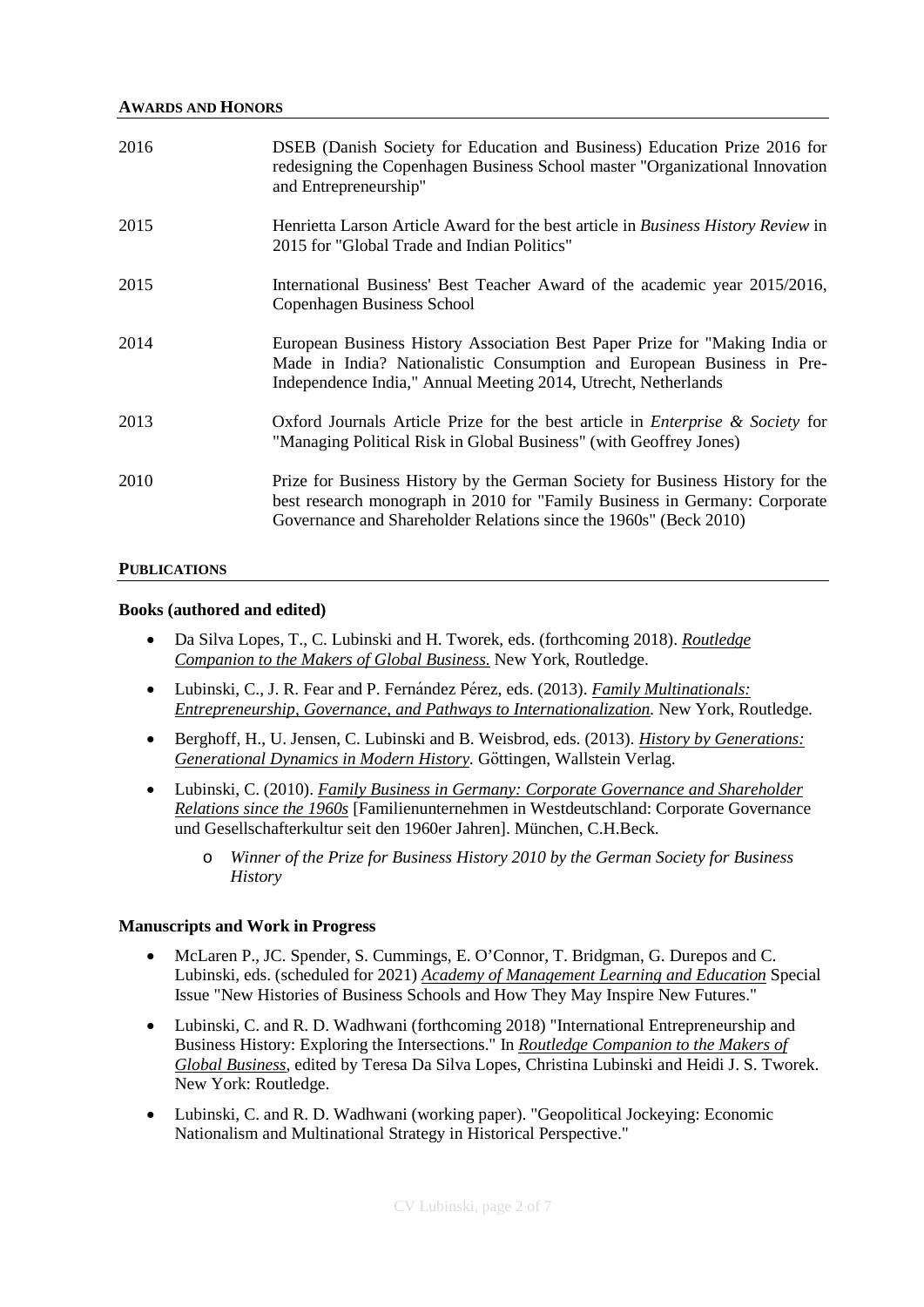### **Peer-Reviewed Articles**

- Lubinski, C. (forthcoming). "From 'History as Told' to 'History as Experienced': Contextualizing the Uses of the Past." *Organization Studies* Special Issue "Uses of the Past: History and Memory in Organizations and Organizing," [https://doi.org/10.1177/0170840618800116.](https://doi.org/10.1177/0170840618800116)
- Lubinski, C. (forthcoming). "Business Beyond Empire: German Multinationals in Pre- and Post-Independence India (1890s to 1960s)." *South Asia: Journal of South Asia Studies*, https://doi.org/10.1080/00856401.2018.1477438.
- Lubinski, C., V. Giacomin and K. Schnitzer (forthcoming). "Internment as a Business Challenge: Political Risk Management and German Multinationals in Colonial India (1914- 1947)." *Business History,* https://doi.org/10.1080/00076791.2018.1448383.
- Wadhwani, R. D. and C. Lubinski (2017) "Reinventing Entrepreneurial History." *Business History Review* **91**(4): 767-99, [https://doi.org/10.1017/S0007680517001374.](https://doi.org/10.1017/S0007680517001374)
- Lubinski, C. and A. Steen (2017). "Traveling Entrepreneurs, Traveling Sounds: The Early Gramophone Business in India and China." *Itinerario* **41**(2): 275-303, [https://doi.org/10.1017/S0165115317000377.](https://doi.org/10.1017/S0165115317000377)
- Lubinski, C. (2016). "Nationalistic Tunes: Western Gramophone Companies and Indian Nationalism before World War I" ["Die nationalistische Note: Westliche Grammophone und indischer Nationalismus vor dem Ersten Weltkrieg."] *Historische Anthropologie* **24**(1): 27-49, [https://doi.org/10.7788/ha-2016-0103.](https://doi.org/10.7788/ha-2016-0103)
- Lubinski, C. (2015). "Global Trade and Indian Politics: The German Dye Business in India before 1947." *Business History Review* **89**(3): 503-530, [https://doi.org/10.1017/S0007680515000707.](https://doi.org/10.1017/S0007680515000707)
	- o *Winner of the Henrietta Larson Article Award for the best article in Business History Review in 2015.*
- Lubinski, C. (2015). "Local Responsiveness in Distant Markets: Western Gramophone Companies in India before World War I." *Management and Organizational History* **10**(2): 170-188, [https://doi.org/10.1080/17449359.2015.1029945.](https://doi.org/10.1080/17449359.2015.1029945)
- Lubinski, C. and M. Kipping (2015). "Translating Potential into Profits: Foreign Multinationals in Emerging Markets since the Nineteenth Century." *Management and Organizational History* **10**(2): 93-102, [https://doi.org/10.1080/17449359.2015.1029947.](https://doi.org/10.1080/17449359.2015.1029947)
- Lubinski, C. (2014). "Liability of Foreignness in Historical Context: German Business in Preindependence India (1880-1940)." *Enterprise & Society* **15**(4): 722-758, [https://doi.org/10.1017/S1467222700016098.](https://doi.org/10.1017/S1467222700016098)
- Jones, G. and C. Lubinski (2014). "Making 'Green Giants': Environment Sustainability in the German Chemical Industry, 1950s–1980s." *Business History* **56**(4): 623-649, [https://doi.org/10.1080/00076791.2013.837889.](https://doi.org/10.1080/00076791.2013.837889)
- Jones, G. and C. Lubinski (2012). "Managing Political Risk in Global Business: Beiersdorf 1914-1990." *Enterprise & Society* **13**(1): 85-119, [https://doi.org/10.1017/S1467222700010946.](https://doi.org/10.1017/S1467222700010946)
	- o Winner of the *Oxford Journals Article Prize 2013* for the best article in *Enterprise & Society* in 2012.
- Lubinski, C. (2011). "Path Dependency and Governance in German Family Firms." *Business History Review* **85**(4): 699-724[, https://doi.org/10.1017/S0007680511001164.](https://doi.org/10.1017/S0007680511001164)
- Stamm, I. and C. Lubinski (2011). "Crossroads of Family Business Research and Firm Demography: A Critical Assessment of Family Business Survival Rates." *Journal of Family Business Strategy* **2**(3): 117-127, [https://doi.org/10.1016/j.jfbs.2011.07.002.](https://doi.org/10.1016/j.jfbs.2011.07.002)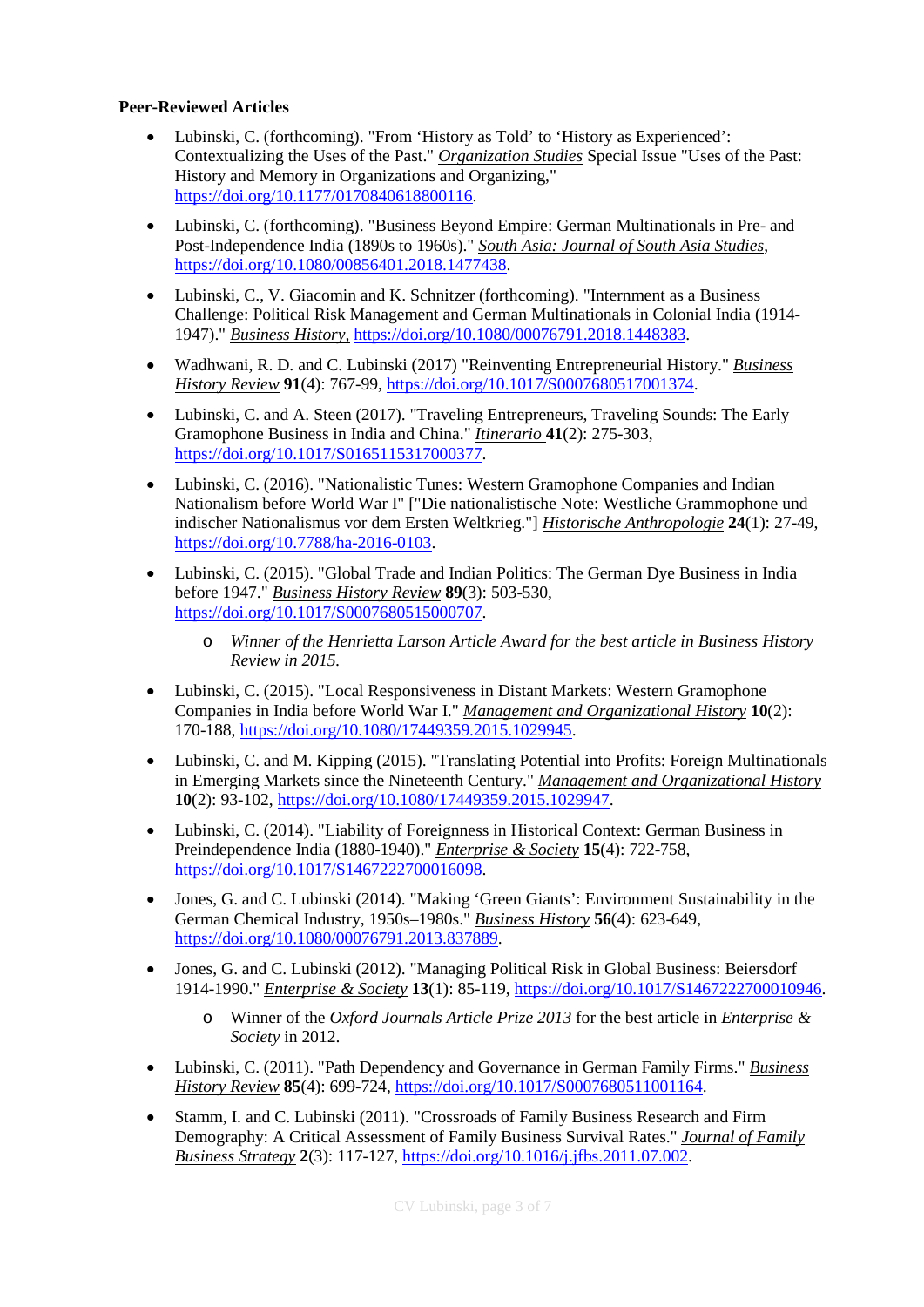- Lubinski, C. (2011). "Succession in Multi-Generational Family Firms: An Explorative Study into the Period of Anticipatory Socialization." *Electronic Journal of Family Business Studies* **5**(1-2): 4-25, [http://urn.fi/URN:NBN:fi:jyu-201202201213.](http://urn.fi/URN:NBN:fi:jyu-201202201213)
- Lubinski, C. (2010). "Historical Evolution of Corporate Governance in West German Family Firms, 1960s to Present" ["Zwischen Familienerbe und globalem Markt. Die Corporate Governance westdeutscher Familienunternehmen von den 1960er Jahren bis in die Gegenwart."] *Zeitschrift für Unternehmensgeschichte* **55**(2): 204-229, [https://doi.org/10.1515/zug-2010-0205.](https://doi.org/10.1515/zug-2010-0205)
- Lubinski, C. (2007). "Management by Wages in Flexible Production: The Mechanical Engineering Workshops of JHH 1869-1872" ["Im Labyrinth der Löhne. Betriebsmanagement durch Lohngestaltung im Kontext flexibler Spezialisierung: Der Maschinenbaubetrieb der Handelsgesellschaft Jacobi, Haniel und Huyssen, 1869-1872."] *Vierteljahrschrift für Sozialund Wirtschaftsgeschichte* **94**(3): 285-308, [http://www.jstor.org/stable/20742231.](http://www.jstor.org/stable/20742231)

### **Teaching Cases and Material**

- Lubinski, C. "Gramophone Gone Global" (USC)
- Lubinski, C. "Rockefeller, the Empire Builder" (USC)
- Lubinski, C. and K. Nørgaard Modvig (under review). "The New Danfoss, and the Danish Variety of Capitalism." *The Case Centre*.
- Lubinski, C. and K. Nørgaard Modvig (under review). "Teaching Note: The New Danfoss, and the Danish Variety of Capitalism." *The Case Centre*.
- Lubinski, C. and G. Jones (2011). "Willy Jacobsohn and Beiersdorf: Managing Expropriation and Anti-Semitism." *Harvard Business School Case* 811-060 (rev. Sept. 12, 2011).

### **Book Chapters**

- Lubinski, C., V. Giacomin, and K. Schnitzer (2018) "Countering Political Risk in Colonial India: German Multinationals and the Challenge of Internment (1914-1947)." *Harvard Business School Working Paper*, No. 18-090.
- Lubinski, C. (2016) Family Legends: Timeless Stories Between Past and Present. *Family Businesses as a Phenomenon. Volume 2: Overview*, Maria Spitz, Kai Bosecker, Andrea Kambartel and Nicole Roth, eds., 43-50. Mettingen, Draiflessen Collection.
- Lubinski, C. (2015). Varieties of Capitalism [Kapitalismusformen.] *Studienbuch institutionelle Wirtschafts- und Unternehmensgeschichte*. C. Wischermann, K. Patzel-Mattern, M. Lutz and T. Jungkind, eds., Stuttgart, Steiner**:** 180-191.
- Lubinski, C., J. Fear and P. Fernández Perez (2013). Family Multinationals: An Introduction. *Family Multinationals: Entrepreneurship, Governance, and Pathways to Internationalization*. C. Lubinski, J. Fear and P. Fernández Perez, eds., New York, Routledge**:** 1-18.
- Lubinski, C. (2013). Siemens' Early Business in India: A Family Multinational's Quest for Unity, 1847-1914. *Family Multinationals: Entrepreneurship, Governance, and Pathways to Internationalization.* C. Lubinski, J. Fear and P. Fernández Perez. New York, eds., Routledge**:**  38-54.
- Lubinski, C. (2012). The Global Business with Local Music: Western Gramophone Companies in India before World War I. *Bulletin of the German Historical Institute* **51**(Fall): 3-22.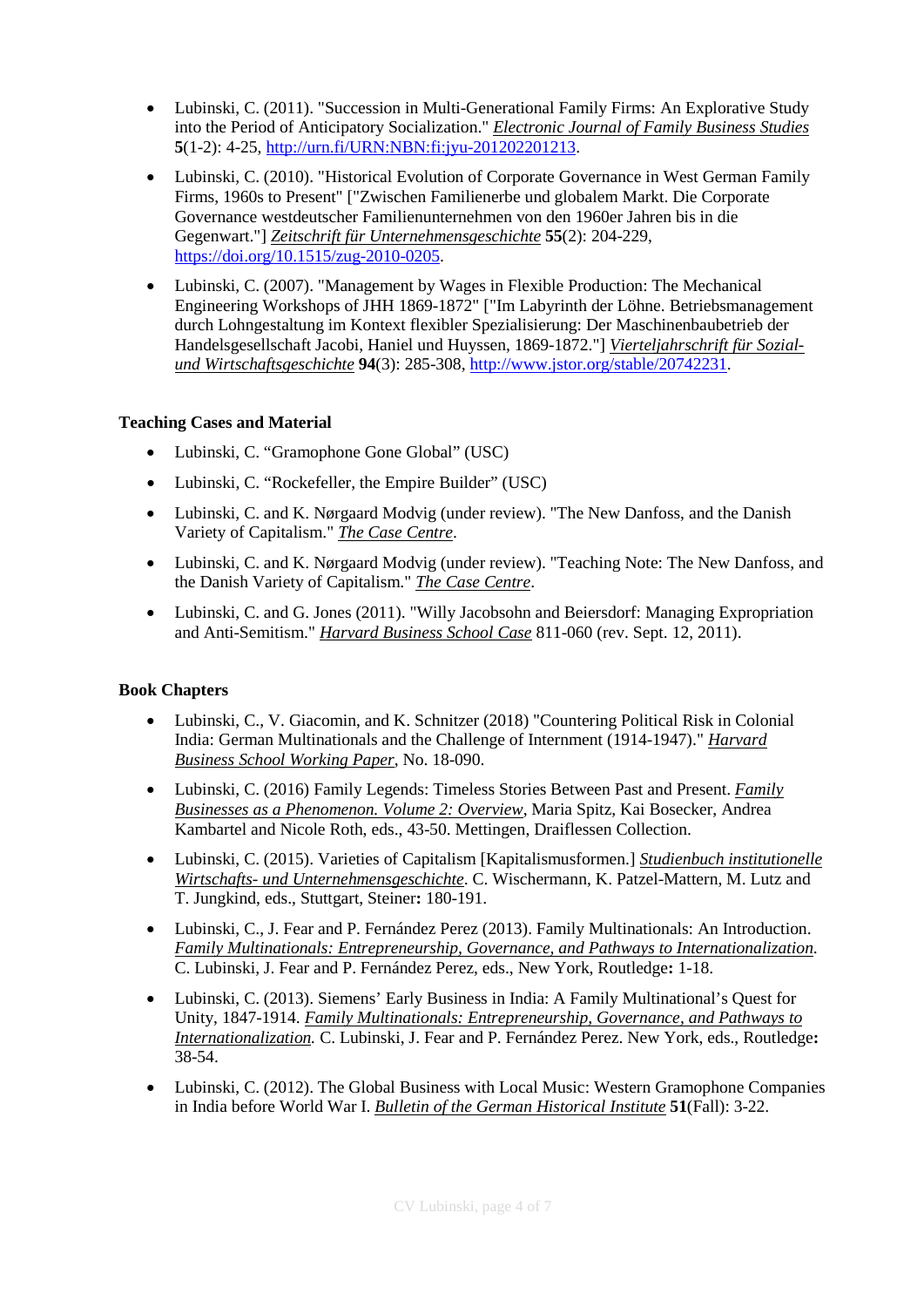- Lubinski, C. and G. Jones (2010). Beiersdorf's US Business and the Toothpaste Brand Pebeco [Wider dem sauren Mund. Beiersdorf's US-Geschäft mit der Zahnpastamarke Pebeco.] *Hamburger Wirtschafts-Chronik* **9**: 141-165.
- Lubinski, C. (2009). Generational Narratives in Multi-Generational Family Business, c.1950 to 2005 [Wo 'nachfolgende Generationen schaffende Arbeit verrichten'. Generationenerzählungen in mehrgenerationellen deutschen Familienunternehmen von ca. 1950 bis 2005.] *Generation als Erzählung. Neue Perspektiven auf ein kulturelles Deutungsmuster.* B. Bohnenkamp, T. Manning and E.-M. Silies, eds., Göttingen, Wallstein**:** 151-168.

### **Published Book Reviews in Academic Journals**

- Lubinski, C. (forthcoming). Review of Ross Bassett, *The Technological Indian.* Cambridge, MA: Harvard University Press, 2016. In: *Enterprise & Society*.
- Lubinski, C. (2018). Review of Daniel M. G. Raff and Phil Scranton, eds., *Emergence of Routines: Entrepreneurship, Organization, and Business History.* New York, NY: Oxford University Press, 2017. In: *Business History Review* **92**(1): 171-173, [https://doi.org/10.1017/S0007680518000120.](https://doi.org/10.1017/S0007680518000120)
- Lubinski, C. (2013). Review of Andrew Popp, *Entrepreneurial Families: Business, Marriage and Life in the Early Nineteenth Century.* London: Pickering & Chatto, 2012. In: *EHNet* (March 2013), [https://eh.net/book\\_reviews/entrepreneurial-families-business-marriage-and](https://eh.net/book_reviews/entrepreneurial-families-business-marriage-and-life-in-the-early-nineteenth-century/)[life-in-the-early-nineteenth-century/.](https://eh.net/book_reviews/entrepreneurial-families-business-marriage-and-life-in-the-early-nineteenth-century/)
- Lubinski, C. (2013). Review of Eleanor Hamilton, *Entrepreneurship across Generations. Narrative, Gender and Learning in Family Business.* Cheltenham, UK/Northampton: Edward Elgar, 2013. In: *Vierteljahrschrift fuer Sozial- und Wirtschaftsgeschichte* **100**(4): 487-8.
- Lubinski, C. (2013). Review of Robert Lee, ed., *Commerce and Culture. Nineteenth-Century Business Elites.* Farnham: Ashgate, 2011. In: *H-Net Reviews* (June, 2013), [http://www.h](http://www.h-net.org/reviews/showrev.php?id=39320)[net.org/reviews/showrev.php?id=39320.](http://www.h-net.org/reviews/showrev.php?id=39320)
- Lubinski, C. (2013). Review of Katja Girschik. *Als die Kassen lesen lernten: Eine Technikund Unternehmensgeschichte des Schweizer Einzelhandels 1950–1975.* Munich, Germany: C. H. Beck, 2010. In: *Enterprise & Society* **14**(3): 680-682.
- Lubinski, C. (2012). Review of Armin Müller, *Kienzle: Ein deutsches Industrieunternehmen im 20. Jahrhundert* [Kienzle: A German Industrial Company during the Twentieth Century], Stuttgart: Franz Steiner, 2011. In: *Business History Review* **86**(4): 846-848.
- Lubinski, C. (2012). Review of Volker Berghahn, *Industriegesellschaft und Kulturtransfer: Die deutsch-amerikanischen Beziehungen im 20. Jahrhundert* [Industrial Society and Cultural Transfer: German-American Relations in the Twentieth Century]. Göttingen: Vandenhoeck and Ruprecht, 2010. In: *Business History Review* **86**(3): 635-637.
- Lubinski, C. (2011). Review of Christian Hoyer, *Framus – Built in the Heart of Bavaria: The History of a German Musical Instrument Manufacturer 1946–1977*, Bubenreuth: Edition Framus, 2007. In: *Business History* **53**(4): 648-649.
- Lubinski, C. (2010). Review of Christian Feurstein, *Vom Familienunternehmen zur Unternehmensfamilie. Die Zumtobel-Konzerngruppe von 1950-2000*. Wien: Lit Verlag, 2009. In: *Vierteljahrschrift fuer Sozial- und Wirtschaftsgeschichte* **97**(3): 399.
- Lubinski, C. (2009). Review of Daniel Hütter, *Nachfolge im Familienunternehmen. Eszet Staengel & Ziller und Freudenberg & Co. KG im 19. und 20. Jahrhundert*, Ostfildern: Jan Thorbecke Verlag, 2009. In: *Zeitschrift fuer Unternehmensgeschichte* **54**(2): 227-8.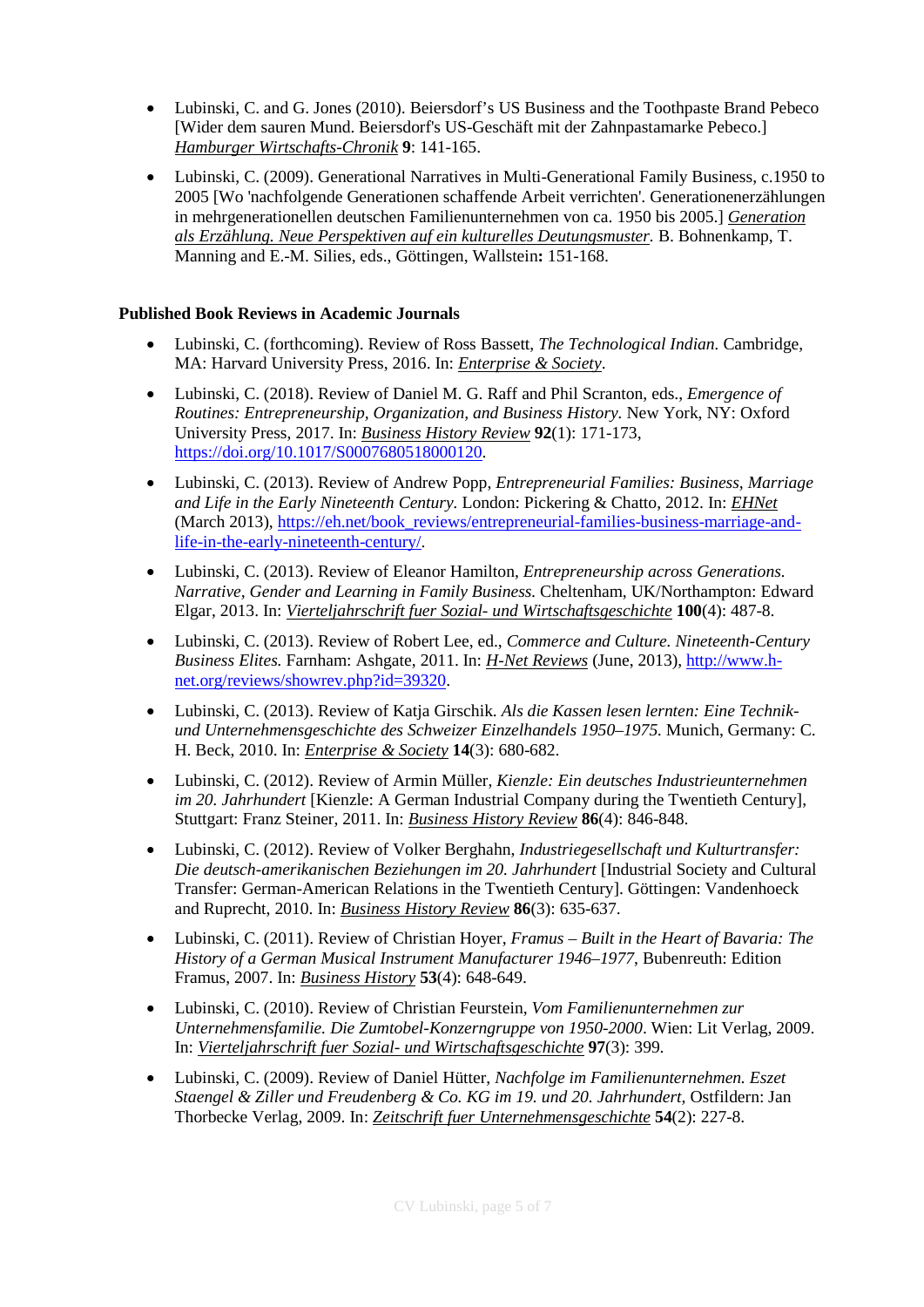## **Copenhagen Business School**

| <b>BA-level</b> |                                                                                                                                                                                                                                                                                                                                                                                             |
|-----------------|---------------------------------------------------------------------------------------------------------------------------------------------------------------------------------------------------------------------------------------------------------------------------------------------------------------------------------------------------------------------------------------------|
| 2014-Present    | Entrepreneurship and Global Strategy.<br>Developed and taught this BA International Business required course, examining<br>the role of international entrepreneurship in the development of the global<br>economy from the late nineteenth to the twenty-first century.<br>$-4.9$ out of 5 teaching evaluation (2014), 4.9 (2015), 4.9 (2016), 4.9 (2017)                                   |
| 2015, 2017      | Google, Ebay, Amazon: Management Challenges in Networked Businesses.<br>Developed and taught this BA Economics and Business Administration elective<br>on platform businesses and multi-sided markets, drawing heavily on pairings of<br>historical and contemporary cases of matchmaking firms.<br>$-4.5$ out of 5 teaching evaluation (2015), 4.6 (2017)                                  |
| 2017            | Strategic Management.<br>Taught this sixth semester required strategy course as a stand-in in 2017.<br>5 out of 5 teaching evaluation (2017)                                                                                                                                                                                                                                                |
| <b>MA-level</b> |                                                                                                                                                                                                                                                                                                                                                                                             |
| 2017-Present    | Entrepreneurial Processes (co-taught with Dan Wadhwani).<br>Co-designed, developed, and delivered this blended learning course on the<br>entrepreneurial process from idea generation to exit. The course is part of the<br>required curriculum of the OIE Master and employs in-class studio pedagogy<br>and online modules.<br>- 4.6 out of 5 teaching evaluation (2017)                  |
| 2017-Present    | Advanced International Entrepreneurship.<br>Developed and taught this fully online elective on the MSc of Social Science<br>program on the entrepreneurial process in international contexts, with topics<br>including born globals, international business theory, institutional voids, CAGE<br>framework, and international term sheet analysis.<br>5 out of 5 teaching evaluation (2017) |
| 2016–Present    | Strategic Management and Innovation.<br>Developed and taught this graduate course on the required curriculum of the OIE<br>Master, with topics including industry analysis, analysis of capabilities, business<br>and corporate strategy, Blue Ocean strategy, entrepreneurial history, and<br>valuation under uncertainty.<br>$-4.7$ out of 5 teaching evaluation (2016), 4.1 (2017)       |
| 2016–Present    | Reimagining Capitalism.<br>Co-designed, developed, and delivered this elective (with Ester Barinaga,<br>professor for social entrepreneurship at CBS) for the MSc of Social Science<br>programs at CBS.<br>$-5$ out of 5 teaching evaluation (2016), 4.4 (2017)                                                                                                                             |
| 2015            | Political Risk Management and Global Business.<br>Taught and developed this MSc Economics and Business Administration<br>elective on political risk management.<br>- 4.9 out of 5 teaching evaluation (2015)                                                                                                                                                                                |